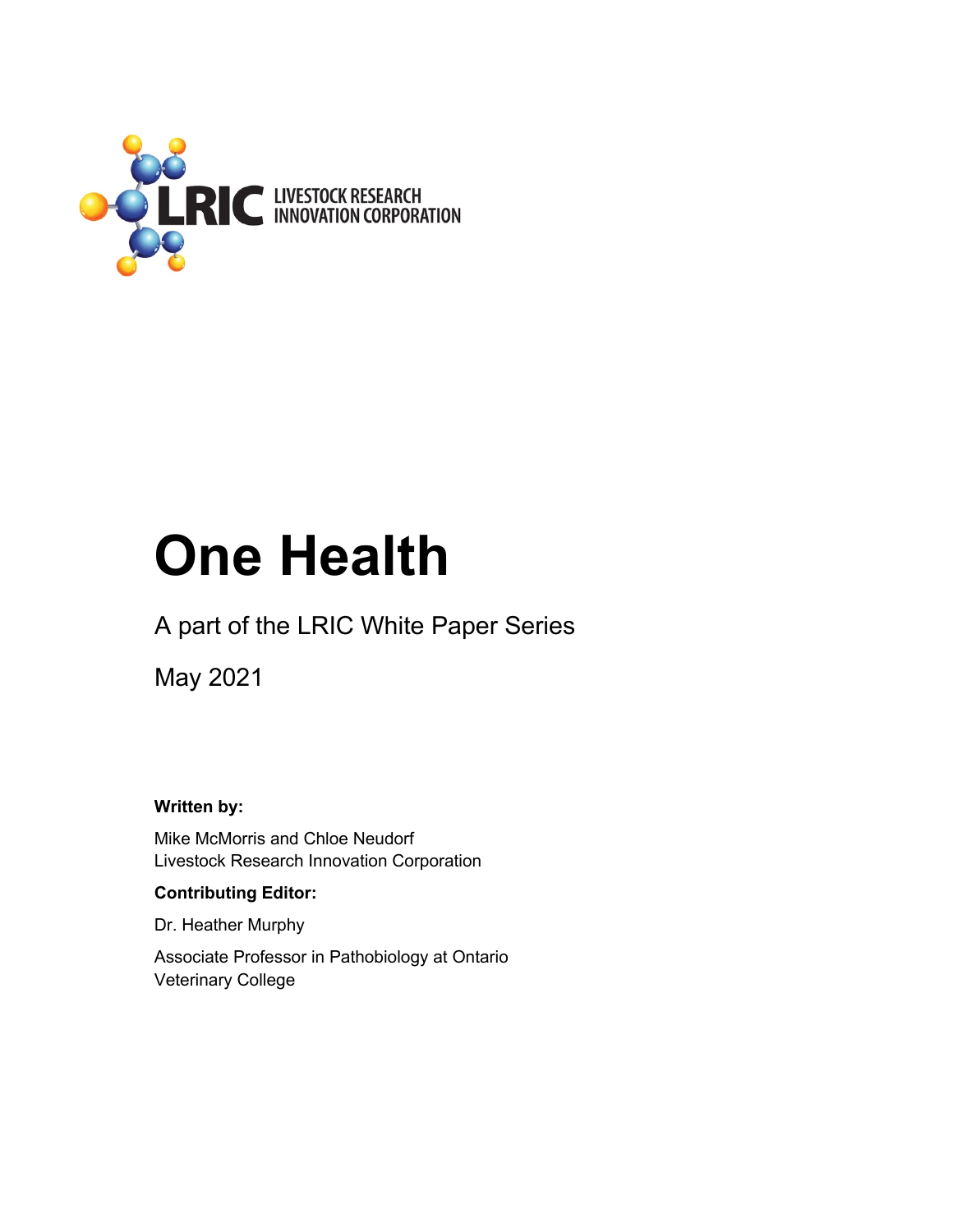

## **What is it?**

The University of Guelph's One Health Institute defines One Health as both a concept and an approach. As a concept, One Health focuses on the integration and relationships between animal, human and environmental health. As an approach, One Health is the collaborative effort of multiple professionals across many disciplines for overall health of the planet. It requires a comprehensive view of the natural environment and the one we have built which includes social structures such as political, financial and social.

One Health is a holistic multi-approach and disciplinary method working to protect the well-being of our ecosystem. It requires understanding human, animal and environmental interactions to prevent illnesses and disease outbreaks. The One Health approach can lead to diminishing diseases, regenerating degraded ecosystems, ensuring food safety and security, combating antimicrobial resistance (AMR) and dealing with the challenges of climate change. At the heart of One Health is research, collaboration and education. The approach is far-reaching and aims to understand the relationship of the human environment with other living organisms. Educating the general public and assembling professionals in divergent fields relevant to the initiative, is fundamental to the One Health objective.

## **One Health in the News:**

In January 2020 the world was just hearing of a new virus in China affecting thousands. A new form of coronavirus, with origin in animals had transferred to humans, and was causing disease in humans: COVID-19. By early 2021 the world was taking advantage of vaccines with efficacy up to 95% at targeting the novel Coronavirus (Levenson & Howard, 2020). Pandemics tend to occur every 100 years, but at the 2018 One Health conference in Saskatoon it was revealed that the likelihood of a pandemic is greater than ever before. In fact, since 1970, new infectious diseases have been discovered at a rate of one every eight months (Osterhaus et al., 2020). The global population, as of February 2021, is 7.8 billion, and there is a larger mass of animals and livestock on the planet. Additionally, animals in the wild are being forced into smaller habitats due to deforestation and industrialization. As the global population increases, the number of livestock on earth will increase to feed the growing population, thus the chances of interaction between humans and animals where transmission can occur is more likely than ever.

## **Why it matters to the Ontario livestock industry:**

As the global population continues to increase, overcoming food insecurity on a global level involves Canadian and Ontario producers. A One Health philosophy for livestock production is critical to continue providing a safe and healthy supply of Ontario meat and dairy for consumption. This approach is also critical in helping to avoid the development of AMR while maintaining good health of animals and farm workers by addressing impacts of production on the environment and wildlife residing in close proximity to farms.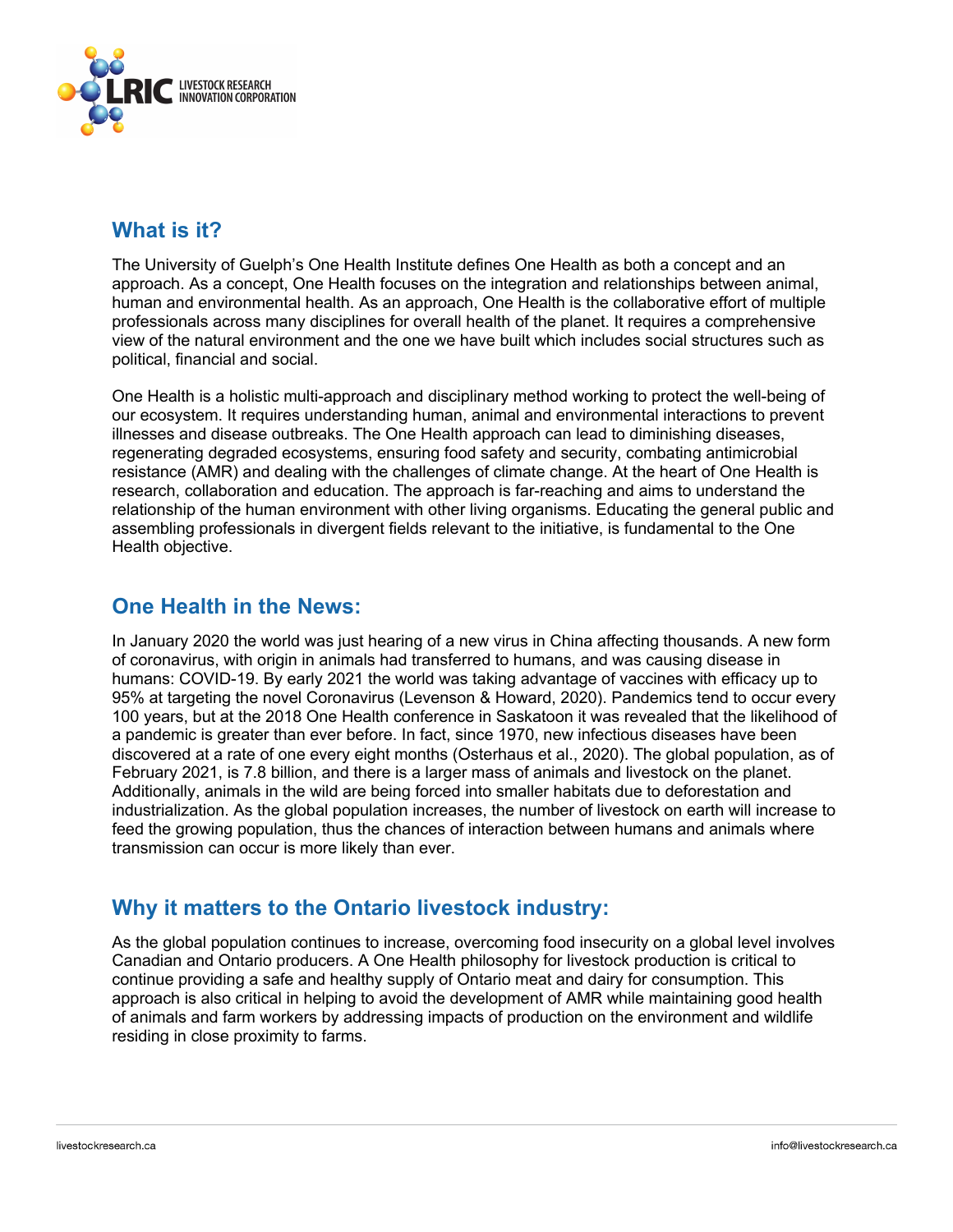

#### **Zoonoses:**

Zoonoses are diseases that can be transmitted from animals to humans (or vice versa). In recent years 60% of emerging infectious diseases in humans have been sourced from animals (Osterhaus et al., 2020). Domesticated animals present a small risk to human health, however, this risk can be mitigated through proper training, use of personal protective equipment (PPE), and maintaining herd and animal health (Daszak et al., 2001).

Land use for agriculture reduces spaces available for wildlife and increases mingling between species. With the addition of the changing climate and warming temperatures, some infectious zoonotic diseases are thriving. Global warming, along with increased movement of humans, animals and products are creating ideal environments for transmission. For example, transmission of the West Nile Virus, which originates from mosquitoes, has been occurring more frequently in areas where it was never present before. Due to the increased warming, the survival of the mosquitoes that spreads the disease is more likely (Filho et al., 2019).

#### **Antimicrobial Resistance:**

The threat of antimicrobial resistance is an additional worry for the livestock industry and requires a One Health approach to be tackled sustainably. See LRIC's white paper on antimicrobial use and resistance for a more detailed description of its consequences and effects in the livestock industry.

#### **Social Impacts:**

There are social consequences that go hand in hand with risks to public health. Some social effects that have been observed in the COVID-19 pandemic, SARS and Ebola are: a sense of panic, stigmatization of those first associated with the virus and mistrust towards the scientific community. These social consequences are important to the livestock industry because panic, stigmatization and mistrust of the scientific community become challenges for food production. One Health is utterly important to prevent disease outbreaks from happening at such large extents. There are also global and political aspects to pandemics, whereas AMR and COVID-19 do not have these boundaries making the global response more complex. There are a few programs and organizations working to vaccinate smaller countries mainly in Africa, Asia and Latin America, the largest being COVAX with the World Health Organization. The larger issue of disproportionate vaccine roll-out globally is that as travel opens up, poorer countries will have the ability to create new variants allowing them to move around with potential travellers. The current vaccines are effective against todays variants (although slightly less effective); however, they hold no promise to be effective against new variants. Active genomic surveillance and information sharing is necessary to mitigate this issue (United Nations, 2021). In the case of a global pandemic, to successfully recover, collaboration between countries is necessary to prevent further transmission of COVID-19 and ensure equitable access to vaccines using a One Health approach. Therefore, in order to protect Ontario livestock workers in the long run, we need to pay attention to what is happening globally and advocate for global initiatives.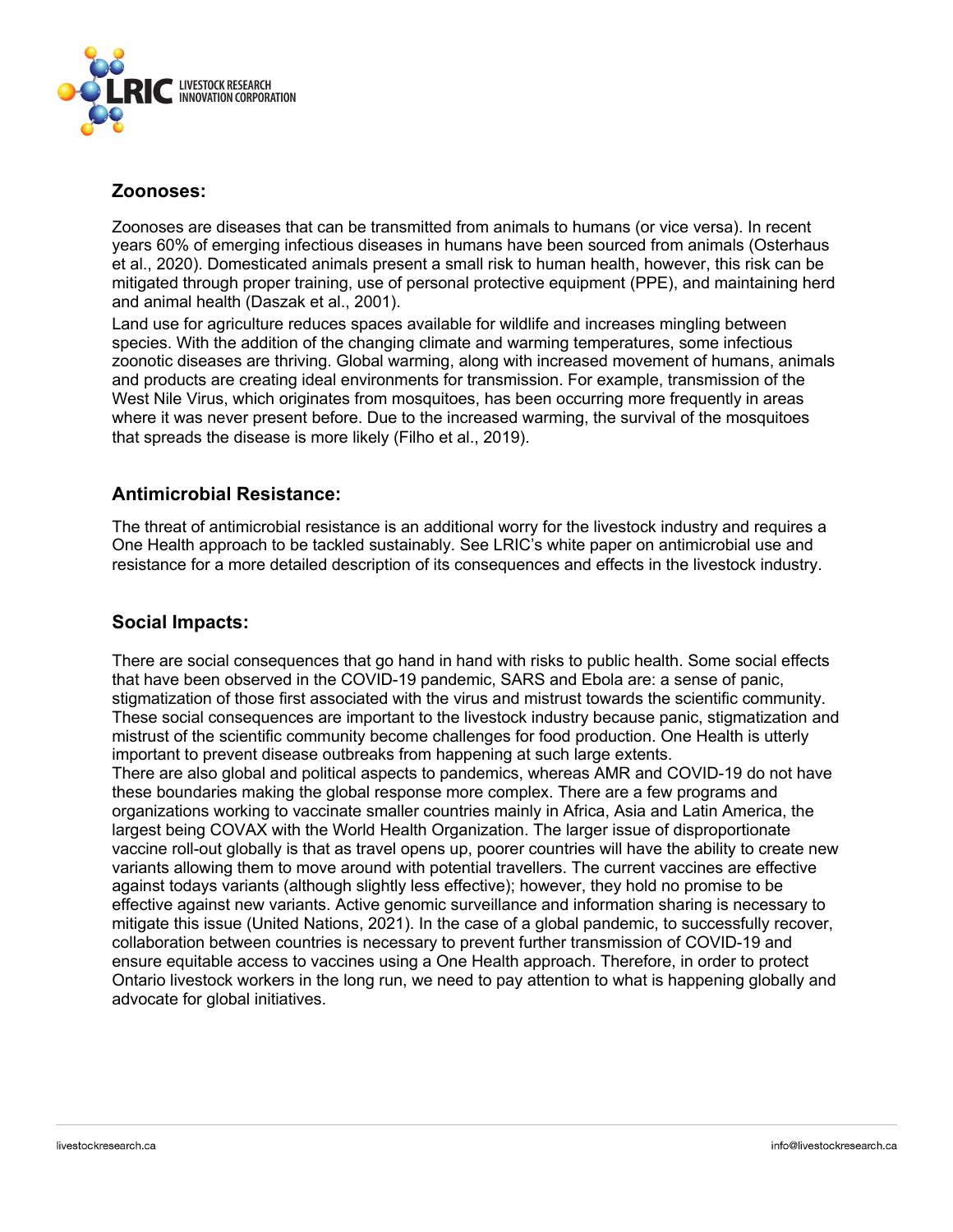

## **History of One Health:**

- Calvin Schwabe wrote the book *Veterinary Medicine and Human Health* in 1984, introducing the idea of One Medicine. Schwabe proposed a combined medical and veterinary approach to zoonotic disease.
- Ecosystem Approaches to health came before One Health and have been used for over 20 years. In 2001 Waltner-Towes, a professor emeritus at the University of Guelph, published an article on the subject. He stated that a research and development strategy using an ecosystem approach has implications for development policies and control of tropical and emerging diseases (2001).
- One Medicine and the Ecosystem Approach to Health evolved into One Health. The interaction of the environment with humans and animals is now a valued priority to the One Health approach. Introducing the environment and wildlife population to the discussion captured topics such as sustainable development and the surrounding environment.
- In 2004 The Wildlife Conservation Society Conference was held and the *Manhattan Principles* and One World, One Health were created.
- Through a number of conferences and the continued development of One Health, objectives were clearly defined by founding organizations. Elements of One Health such as disease surveillance, emergency response and communication saw more collaboration between health sectors.
- In 2011 the International One Health Conference proposed broadening the scope of One Health. Topics such as food security, community participation and the collaboration with economics and social sciences were suggested to expand the scope of One Health.
- Conferences on One Health now include professionals from human health, animal health and environmental sectors as well as policy analysts, toxicologists, medical doctors, vets, social scientists, and geographers.
- In June of 2019 the University of Guelph established the One Health Institute with the mission to "enhance and promote academic, research and outreach programs to propel the University of Guelph to the forefront of One Health scholarship internationally."

## **What can be done at the farm level?**

- Develop a farm-level health plan that accounts for livestock, workers, the environment (water, soil) and wildlife
- Take mental health of family and workers into account as part of your health plan
- Ensure good biosecurity practices
- Implement proper vaccination programs
- Keep good records on health and movements
- Ensure proper use of antimicrobial drugs, reduce use where possible and ensure proper disposal of excess and empties
- Proper manure and deadstock management
- Implement farming practices that improve soil health and protect water supplies (e.g., regenerative agriculture, rotational grazing, low or no-till, etc.;)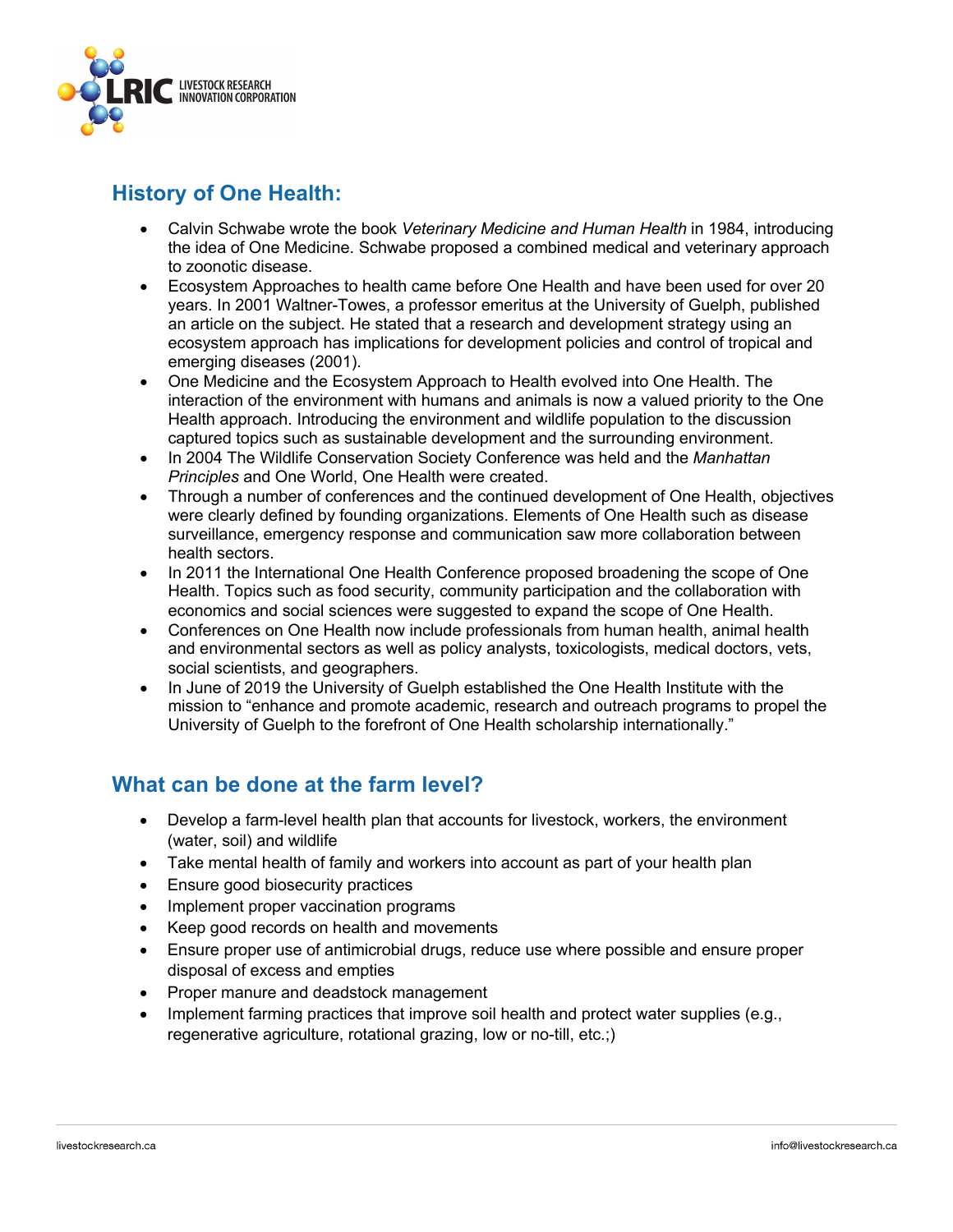

## **Research gaps**

- Study of zoonotic diseases and transmission
- Effective disease prevention through production practices, inhibitors to infectious diseases and genetic selection for increased immune response
- Methods and modelling to better predict disease and AMR spill over, incidence and spread
- Vaccines to better protect against current and future pathogens
- Farming practices and the impact on zoonotic disease and AMR transmission

## **Innovation gaps**

- Effective surveillance systems
- Improved traceability systems
- Improved genetic selection for immune response
- Greater health education regarding the interactions of people, farm animals, the environment and wildlife
- A resource of informed and experienced spokespersons on vaccination science and distribution issues which can educate citizens globally (Osterhaus et al., 2020)
- Pandemic prevention and comprehensive and practiced emergency management plans
- Evidence to support best management practices that promote improved animal, environmental and wildlife health

## **For more information**

- 1. One Health Institute at the University of Guelph, onehealth.uoguelph.ca
- 2. Dr. Heather Murphy, Associate Professor in Pathobiology at Ontario Veterinary College heather.murphy@uoguelph.ca

## **Additional resources**

• One Health Institute Resources for student's document

https://cpb-ca-c1.wpmucdn.com/sites.uoguelph.ca/dist/3/28/files/2021/01/CDC-One-Health-Student-Resources.pdf

• One Health Commission Opportunities Page

https://www.onehealthcommission.org/en/resources\_\_services/oh\_opportunities\_bulletin\_board/

• One World One Health Canadian Public Health Association

https://www.cpha.ca/one-world-one-health